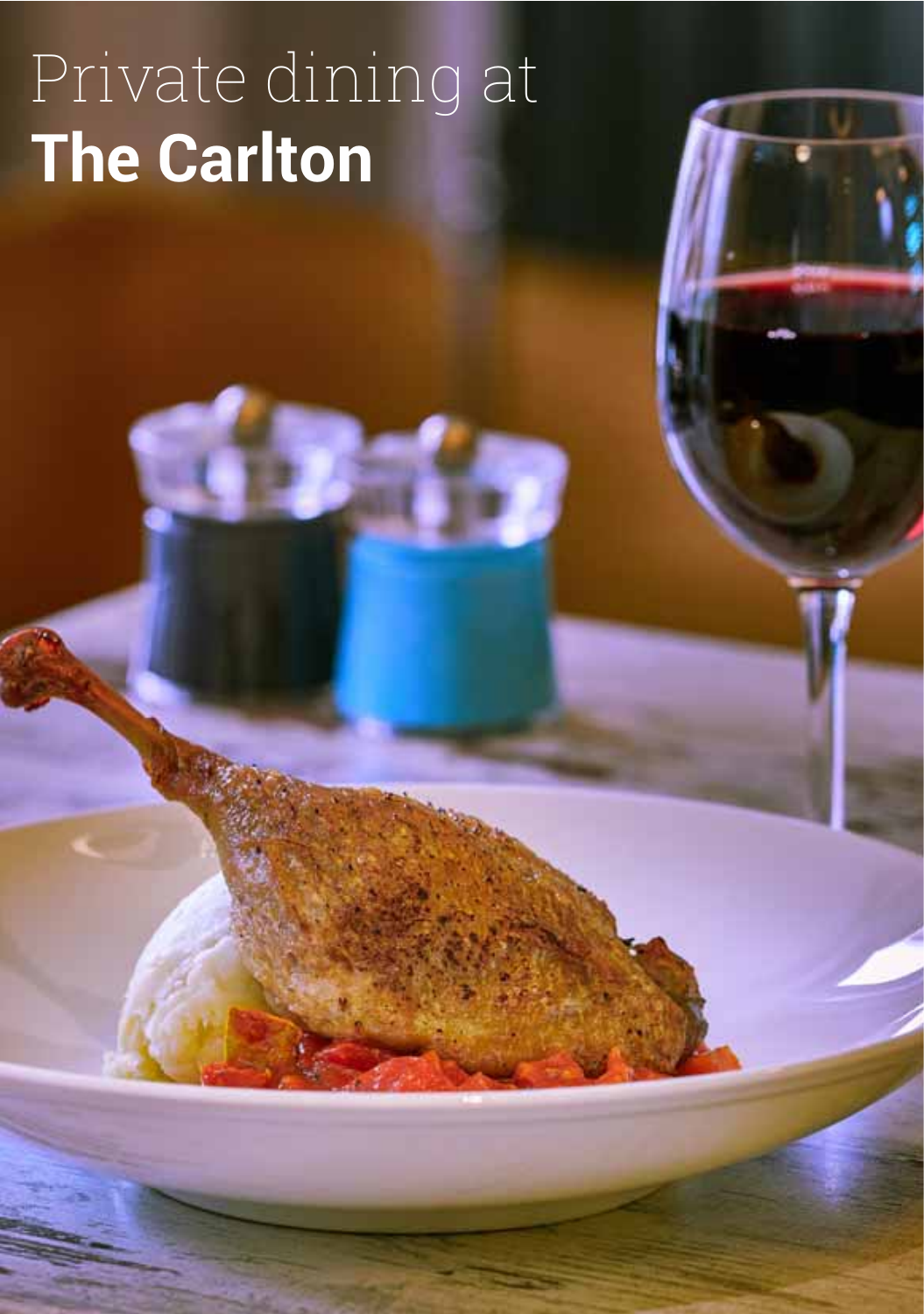At The Carlton you can choose to celebrate with family, friends and colleagues. We can offer room to dine in one of our contemporary spaces with food, drink and service to match.

- Library  $-$  an intimate room to seat up to six
- Stage  $-$  a larger space, with room for 30 around a family table, close to our Brasserie & Bar.
- Burlesque more space, which allows for different table and seating configurations.
- Brasserie Nook which can be screened off from the main room, and offers space for up to 16 seated diners

We pride ourselves on creating the perfect menu for your occasion. When writing the menu we usually want to meet with the hosts to identify exact needs, dietary requirements and other details.

We enhance your dinner, lunch or even breakfast private dining event with these touches:

- Linen tablecloths and napkins, crisp white coverings.
- Printed menus, bespoke content, often free of charge.
- Name place cards.
- Table plan
- Flowers and centrepieces.

Maybe you are marking a birthday or anniversary or other significant occasion, whatever the reason, please call us for a showround today.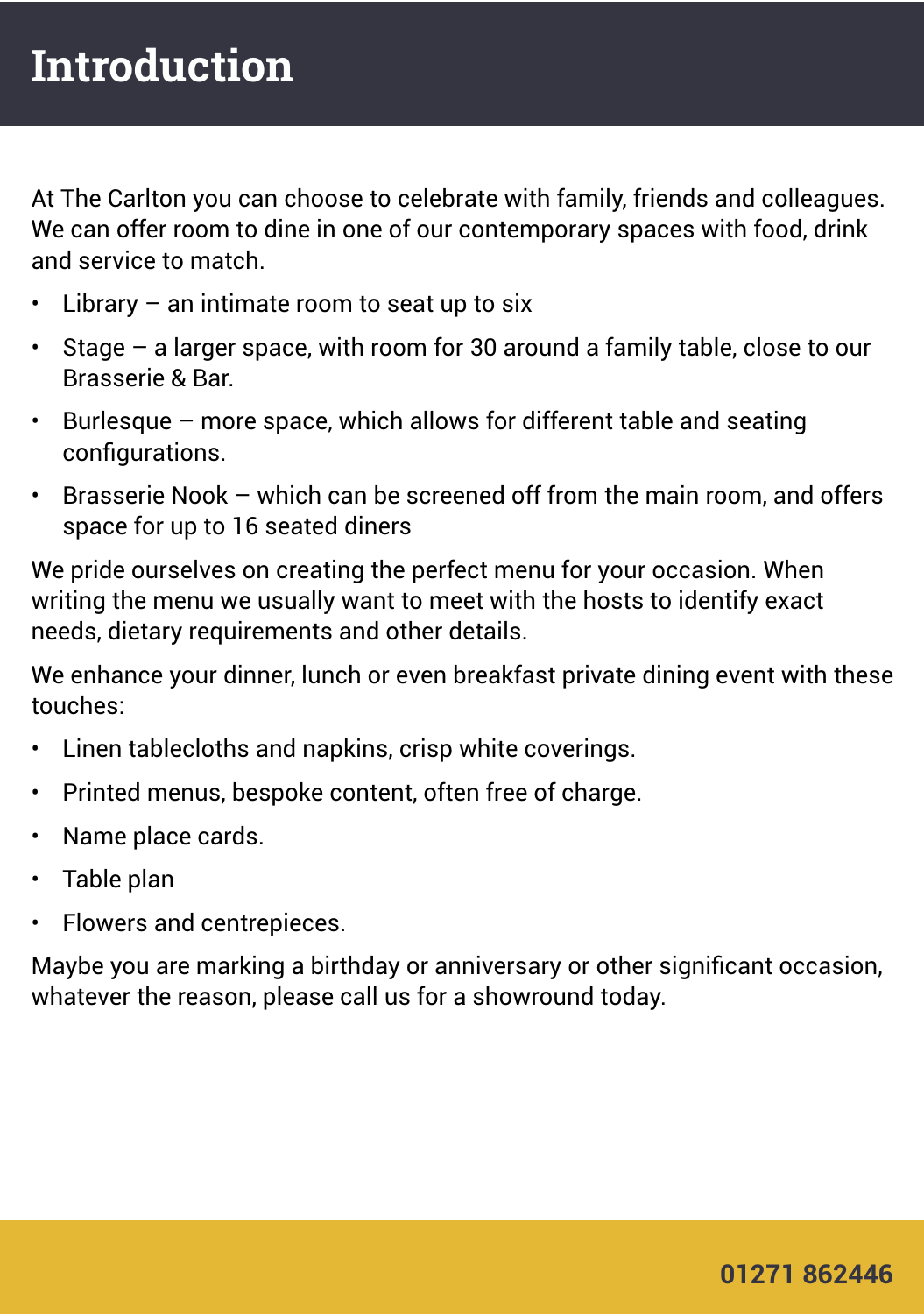# **Food and drink**

Our team is always on the search to source ingredients that are seasonal and local. For you and your guests there are huge benefits to this approach. Freshness of produce is assured, more nutritious and tastier ingredients will shine through in the food on the plate. And often this means we can buy at the best market prices.

We adapt our menus through the year reflecting the natural larder that we have in North Devon. Working with hand picked farmers, merchants and suppliers means our menus evolve mirroring the seasons.

Take the Devon and Cornwall Fish Company, based in Appledore, it's North Devon's newest commercial and retail fishmonger. Fish is landed, from local day boats, at local harbours, cut and processed by Nathan and his team for immediate sale

Or Waytown Farm, who are renowned Exmoor Park beef specialists. Inspired by fourth generation farmer Chris Lerwill, who's ruby red cattle yield the most flavourful meat.

Or Farmer Bob, based in Barnstaple, whos hens lay the most consistent, wonderful free range eggs from well high welfare flocks.

Vegetables, are selecetd from the market in Bristol and also sourced from the Great Field, Braunton and other local farms, and delivered daily.

When we prepare and cook your food we aim to let the ingredients shine through. Simple techniques, without fuss, ensures the taste of our local larder shines through.

On the following pages we present menus that reflect the occasion, style or season. These dishes and ingredients are not definitive and we truly welcome your input in creating a unique, bespoke and memorable event for you.

Our menus usually include, freshly baked breads, butter / olive oil together with freshly prepared coffee and tea to end your meal.

Where these sample menus don't include vegetarian or vegan dishes we are happy to add alternatives into your menu choices.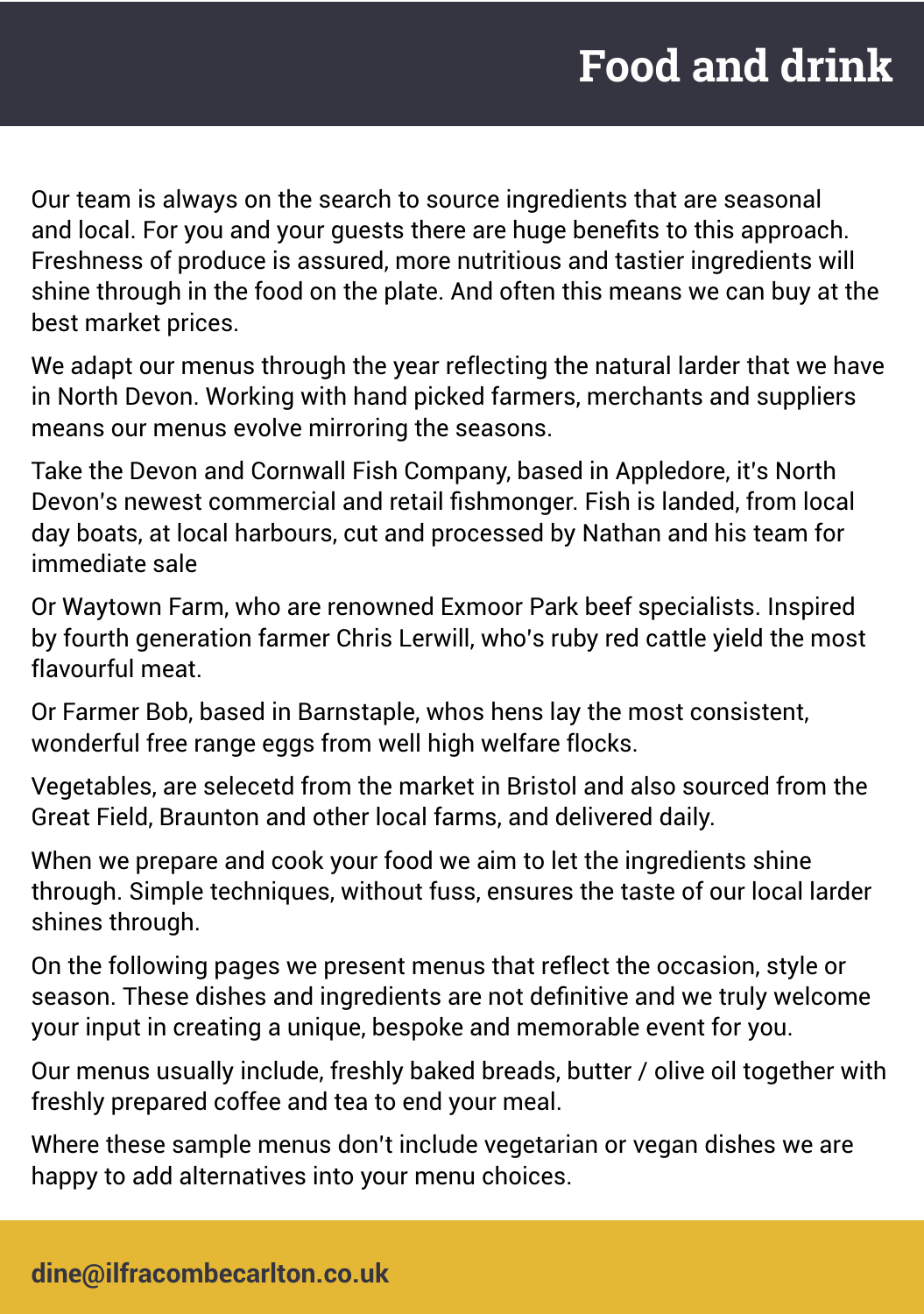### **Bistro**

Smooth chicken liver parfait, truflle butter, apple sultana chutney, toasted bloomer, dressed leaves

Caesar salad, crisp little gem leaf, Parmesan & anchovy dressing, herbed crouton

Duo of melon, blood orange sorbet VG GF

\* \* \*

Oven baked chicken supreme, creamed potatoes, white wine & cream sauce GF

Creedy Carver duck leg, haricot bean & chorizo broth, crushed parsley potatoes, Devon carrots GF

> Salmon & haddock fishcake, soft egg, green beans & spinach

> > \* \* \*

Raspberry blondie, fruit compote, Devon cream V

Tiramisu, coffee tuile V

Ice creams V GF

\* \* \*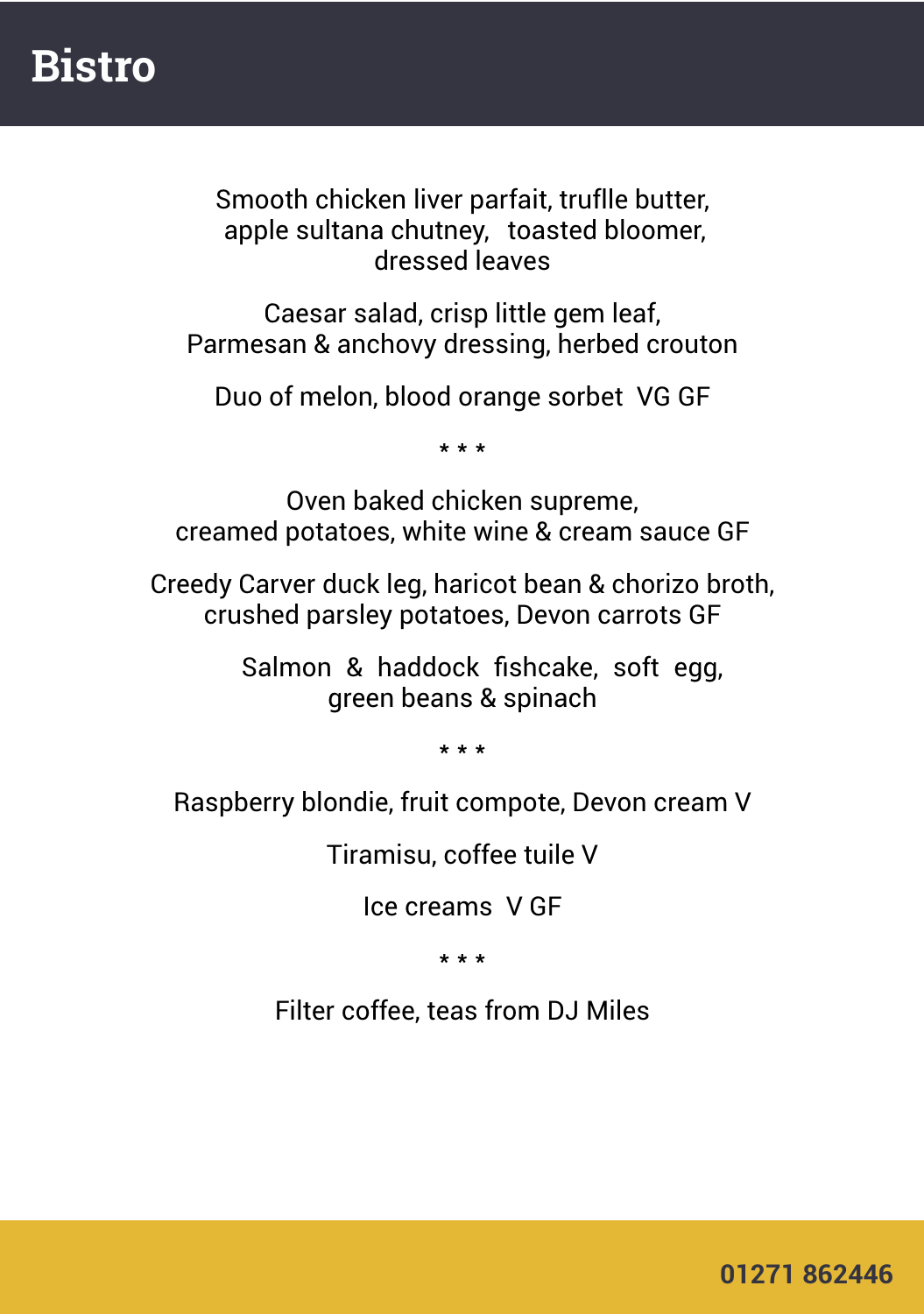# **Asian**

#### Prawn crackers

Sesame shrimp toast

\* \* \*

Prawn & bamboo shoot dim sum, soy sesame dip

Vegetable spring roll, sweet chilli dipping sauce VG

Chicken satay, spicy sweet peanut dip

\* \* \*

Thai green chicken curry, jasmine fragrant rice, Asian salad

Slow cooked lamb rendang, onion rice, poppadum, tomato & onion salad, raita & chutney

Chickpea & spinach Massaman curry VG

\* \* \*

Sliced fresh fruit platter VG GF

Rice pudding, poached apricot V

Ice creams V GF

\* \* \*

Filter coffee, teas from DJ Miles

**dine@ilfracombecarlton.co.uk**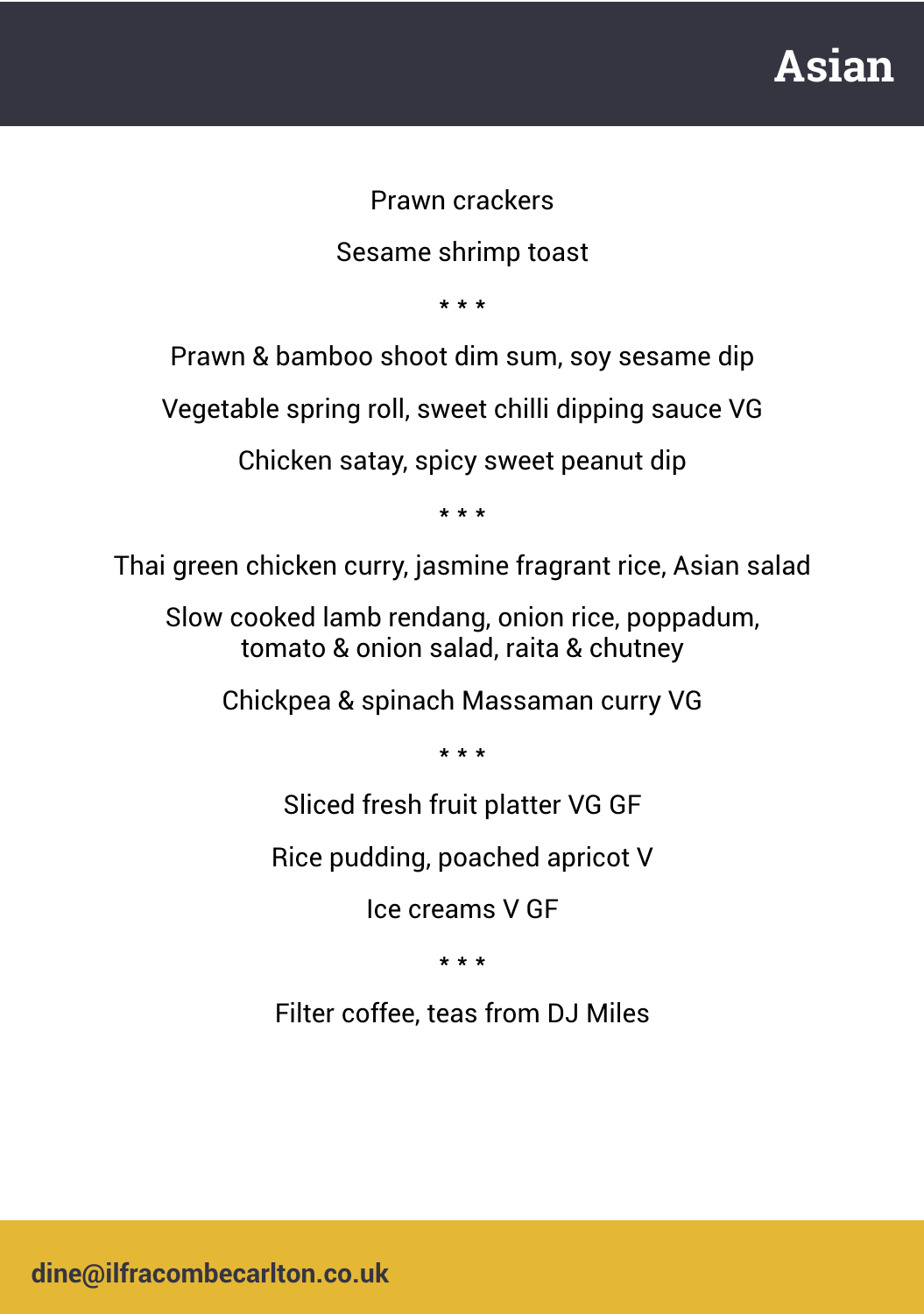## **Winter**

Our house special, Scotch egg, flaked hock & herbed sausagemeat, piccalilli relish

Avocado, mozzarella & plum tomato salad, red basil leaves V GF

Beetroot, orange & watercress salad VG GF

\* \* \*

Corn fed, trimmed chicken supreme, root vegetable casserole, pomme puree GF

Baked loin of fresh cod, herb & lemon crust, baby roast potatoes

Beef, mushroom & ale pie, colcannon mash, glazed carrots *ask for* VG

\* \* \*

Sticky toffee pudding, toffee sauce, vanilla ice creams V *ask for* VG

Blackberry & hazelnut trifle V

Chocolate ganache tartlet V

\* \* \*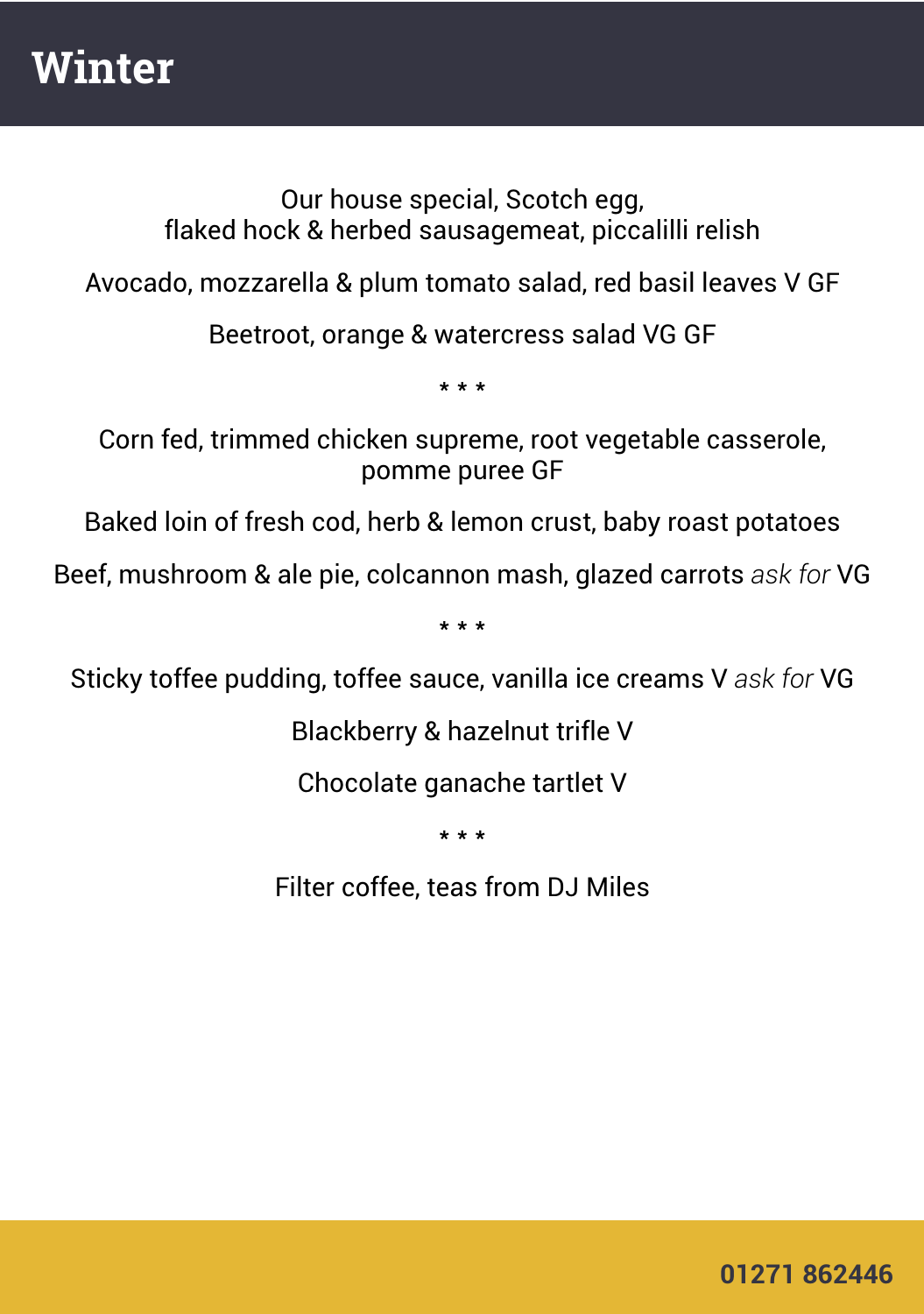# **Informal**

Prawn & avocado cocktail, bloody Mary sauce, celery salt cracker

Melon, peppered orange syrup, blood orange sorbet VG GF

Roasted tomato soup, cheese topped crouton V

\* \* \*

Grilled Exmoor rump steak, served with mushroom, plum tomato, triple cooked chips, tarragon butter GF

> Smoked fish pie, prawn, mussels, haddock & cod, cheesy potato mash, buttered greens

Tagine of vegetables, apricot, chickpea & herb couscous VG GF

\* \* \*

Lemon tart, honeycomb biscuit V

Chocolate brownie, clotted cream, raspberry compote V

White chocolate & sour cherry bread & butter pudding, orange sauce V

\* \* \*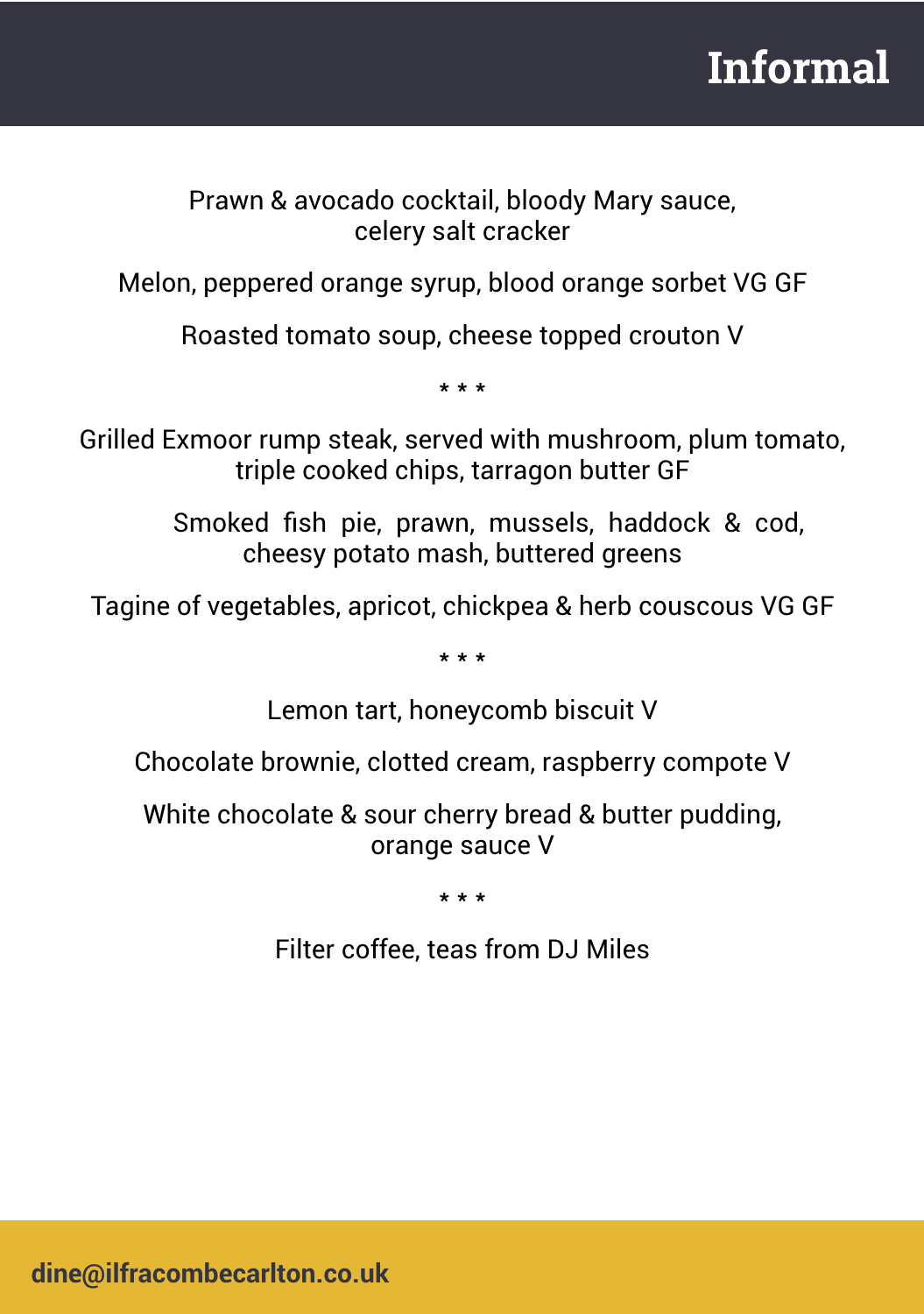# **Spring**

Courgette, parsley & Parmesan soup GF

Baked chicken & ham pancake, cream & Cheddar gratin

Nicoise salad, soft egg, French beans & olives V GF *ask for* VG

\* \* \*

Best end of Devon lamb, roasted peppers, redcurrant glaze, potato galette

Grilled Scottish salmon, cherry tomatoes, buttered spinach & ratte new potaoes GF

Roasted aubergine, onion & white bean puree VG GF

\* \* \*

Berry Eton Mess V GF

Blackberry & hazelnut trifle V

Vegan crème caramel, pistachio biscotti VG

\* \* \*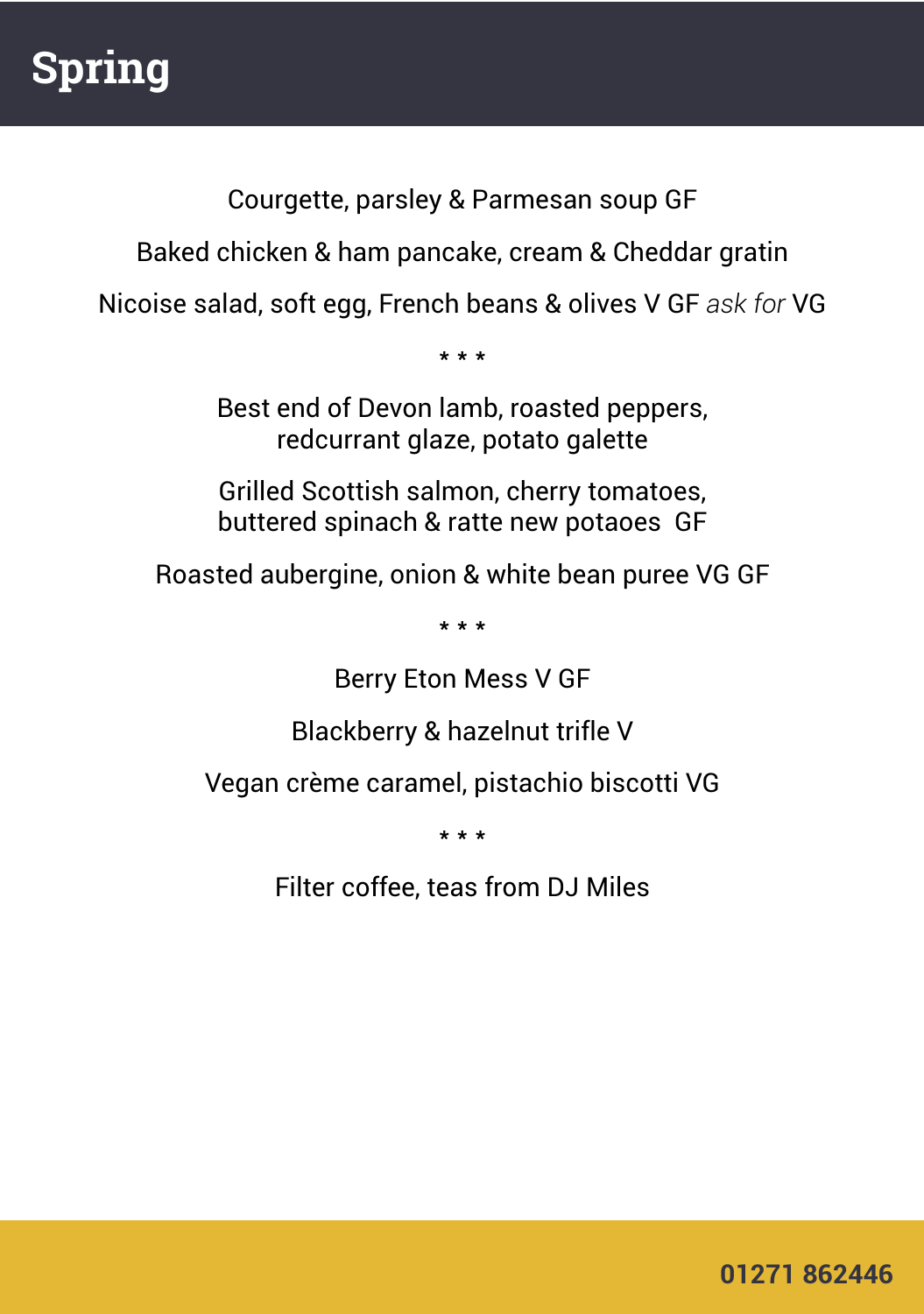

Garden vegetable soup, tomato & olive muffin V *ask for* VG

Braunton asparagus, hollandaise sauce, crisp pancetta, baby sorrel V GF

Beenleigh Blue, chicory, walnut & pear salad V

\* \* \*

Roasted Creedy Carver duck breast, plum sauce, gratin potatoes GF

Loin of Lundy cod, crushed new potatoes, chorizo, bean & tomato broth GF

Garden pea, mint, bean risotto, Parmesan biscuit V GF *ask for* VG

\* \* \*

Cherry frangipane tart V

Banoffee banana pie V GF (*ask for* VG)

Berry pavlova, lemon curd V GF

\* \* \*

Filter coffee, teas from DJ Miles, chocolates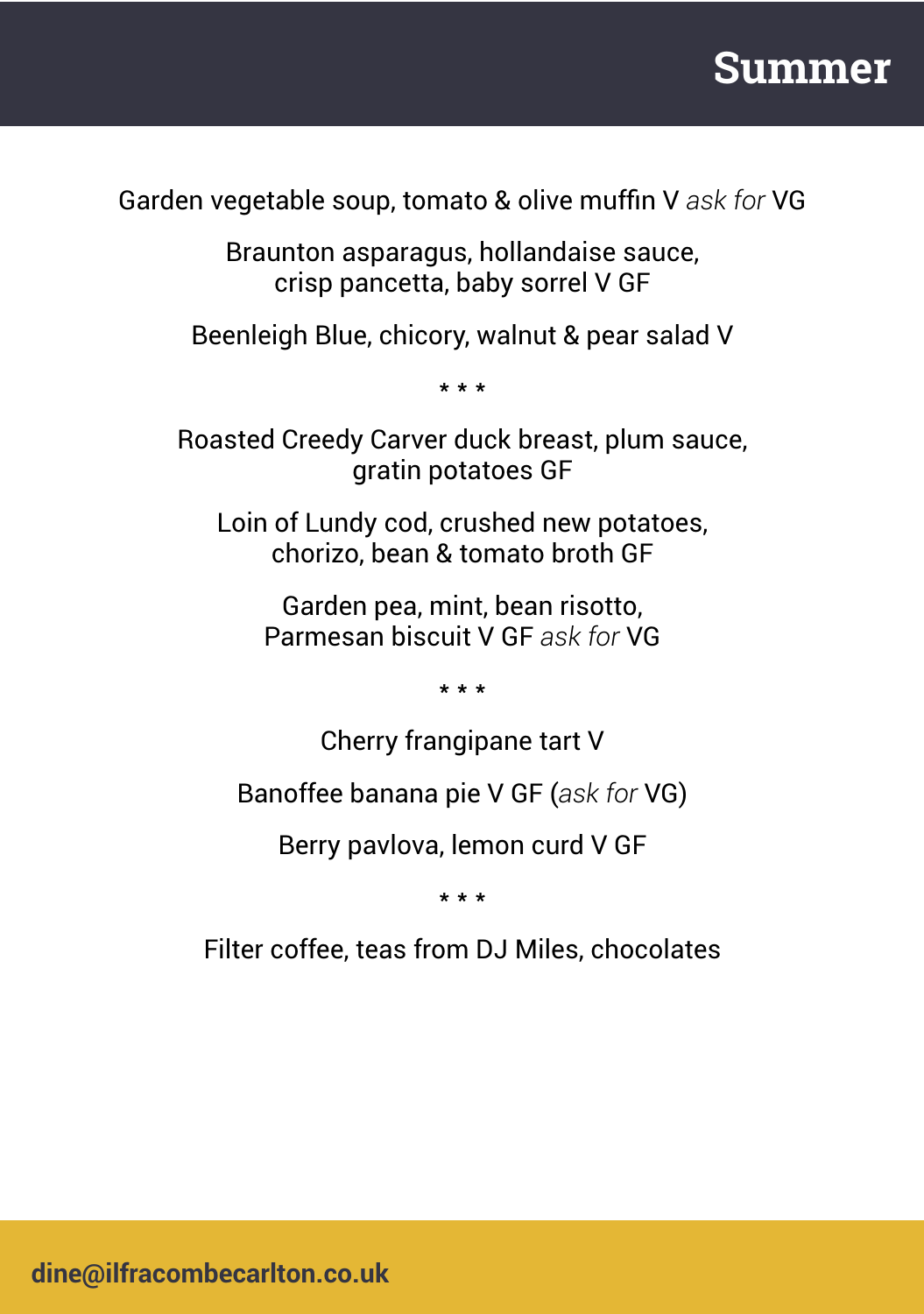Severn & Wye smoked salmon, horseradish cream, frisee leaf GF

Venison & pork game terrine, pear & chilli chutney

Celeriac & apple salad, blue cheese dressing V GF *ask for* VG

\* \* \*

Exmoor Park fillet of beef, port reduction, Dauphinoise potatoes, roasted vegetables GF

Grilled wing of channel skate, baby leek, caper butter, Biarritz potatoes GF

Ricotta tortellini, tomato & basil ragu V

\* \* \*

Apple tart Tatin, caramel butter, vanilla ice cream V

Lemon posset, shortbread finger V

Cheese plate, quince, celery V *ask for* VG *ask for* GF

\* \* \*

Filter coffee, teas from DJ Miles, chocolates